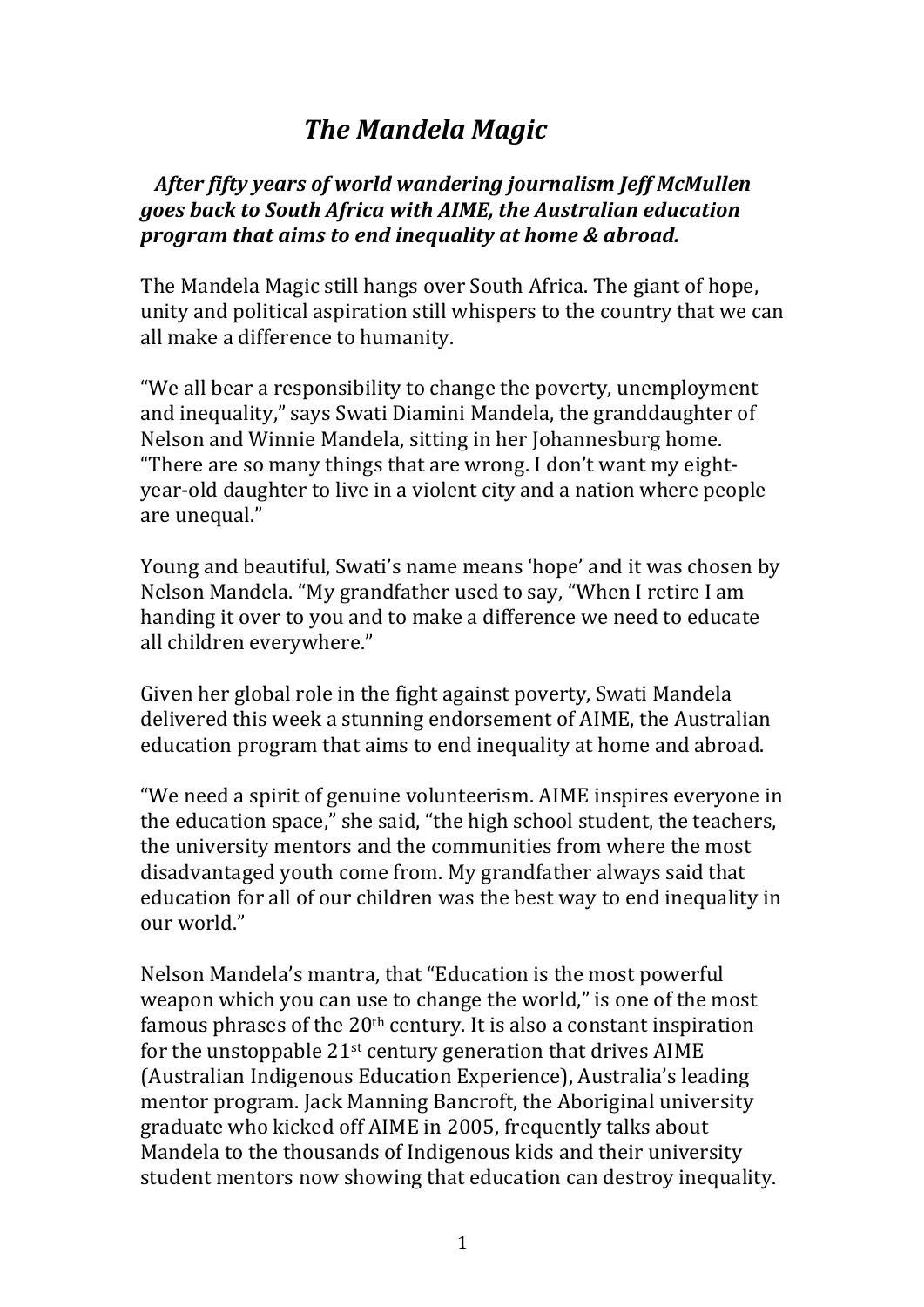Mandela's words are ringing in my head as I travel in South Africa for the first time since filming the great man at Sharpeville in 1993. Back then the lion of Africa was striding a platform surrounded by a huge mass of people, every colour in the rainbow, drums and singing, hope but also palpable fear. Police vans and guns were trained on the rally but I smiled as I watched that political giant hold up his hands and hush the few young ANC (African National Congress) hotheads who were firing their guns into the air. The man who would soon be President won over that crowd with the sheer force of his personality and conviction, telling them that the revolution was theirs to win or lose, depending on their discipline. "Madiba, Madiba," they chanted his clan name with love and respect. Mandela led his people in a song of victory and put a gleam in the eye of South Africa's youth, making them believe that their time had come for freedom and equality.

In Johannesburg and Pretoria today the streets are full of the restless, the poor and the unemployed. Despite the government's program to improve housing and create jobs, South Africa's 55 million people, especially the young, experience one of the highest rates of unemployment in the world. Primary and secondary education is in crisis with millions of the poorest children in the least resourced public schools falling way behind the elite in the private schools.

The 'Born Frees', the youth born after Mandela's victory in 1994, are increasingly disillusioned and disappointed because among 15 to 34 year olds, about 48% are not in work, education or training. If ever there were an opportunity for the power of AIME mentoring then this is it.

Around the world over the next few months AIME is holding a contest to attract ten brilliant young leaders of the future. They will come from Africa, Asia, Europe, Canada and the United States. Can these young men and women from different nations in varying stages of development persuade their universities to link their undergraduates as mentors to kids in the poorest schools in the land?

To win AIME'S 'Golden Ticket' and be trained for this opportunity 'to help change the world, a young South African man or woman must win over their university hierarchy, just like Jack Manning Bancroft did at Sydney University and the seventeen other Australian universities that followed over the past twelve vears. In Australia, the AIME hoodie, blazing with Aboriginal student designs, is a sign of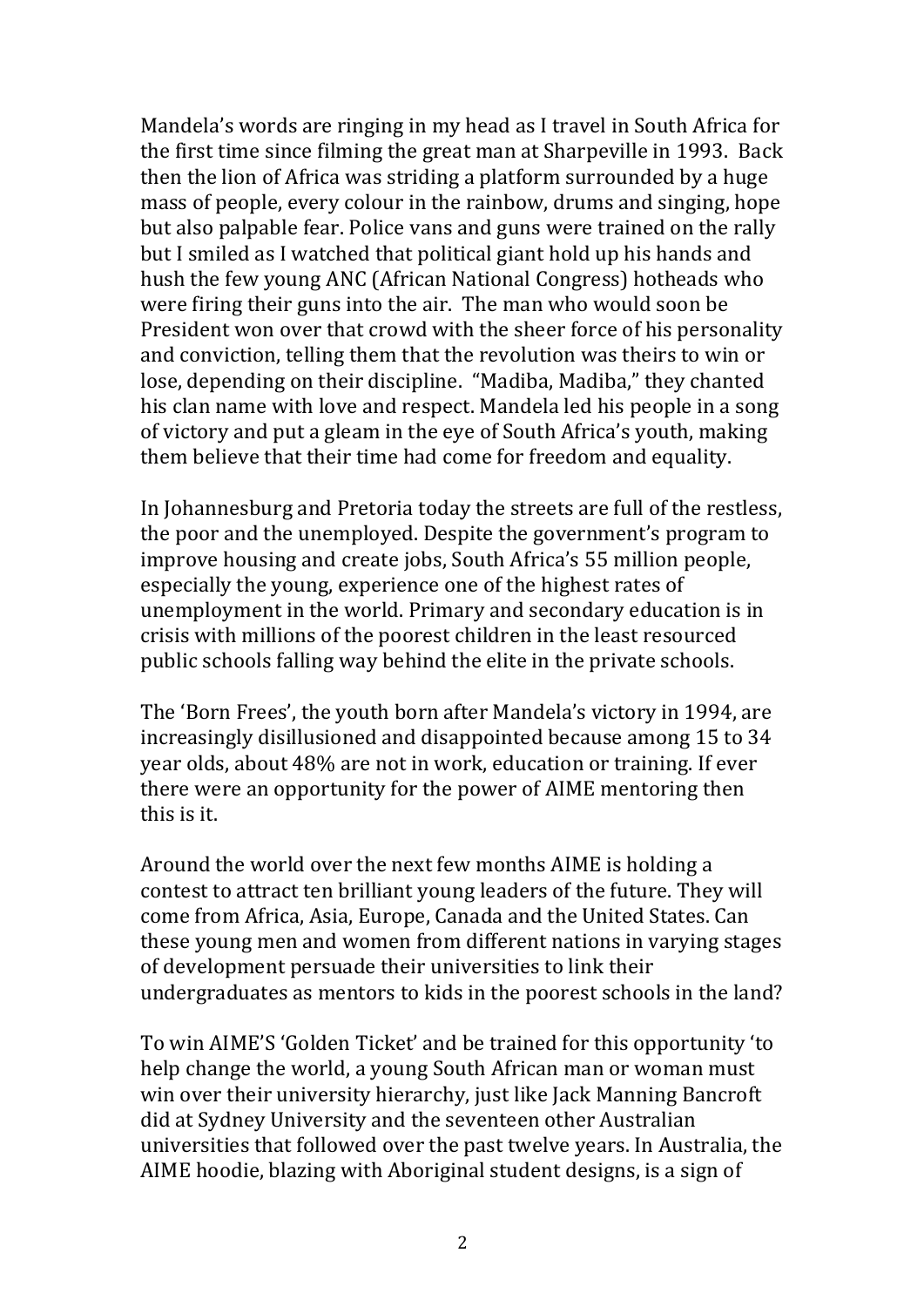change, extraordinary progress where there had been so little all of my lifetime.

As I visit South African universities as a global Ambassador for AIME I tell them that this is the most hopeful education movement that I have seen in fifty years of travelling the world as a journalist, author and filmmaker.

Professor Norman Duncan, Vice Principal Academic, at the University of Pretoria, is keenly interested in backing AIME's mentoring approach because he believes it will allow individual undergraduates to make a significant difference. With 60,000 students across three campuses and access to some of the poorest schools in the black townships the idea of youth helping youth has strong appeal.

"This is a hard country. We need to develop in our university students a caring for our country and a belief in human rights."

In Soweto, with young colleagues from AIME, we walk the crowded streets on National Youth Day. June  $16<sup>th</sup> 1976$  saw the massacre by police of 176 youth including the twelve-year-old, Hector Pieterson whose death is captured in the striking photograph that towers over the memorial where hundreds of people lay flowers and take pictures.

AIME'S Adam Hansen, a former teacher, an Aboriginal man from Perth, Western Australia, is powerfully affected by the history of defiance. For Xavier Masson-Leach, the AIME photographer, it is a moving, memorable day of craziness and excitement as people stream through the simple brick abode where Nelson and Winnie Mandela lived, taking 'selfies' and smilingly linking their lives to those revolutionary aspirations.

In Soweto, we see grown women dressed up in school uniforms to remember the defiance and the courage of the 15,000 students who marched through these same streets, igniting the revolution. People are singing and dancing in the streets. This is a day for young people but the tins shanties on the outskirts of Soweto, still there two decades after my last visit, are just one of many reminders of the enormous challenges of achieving equality.